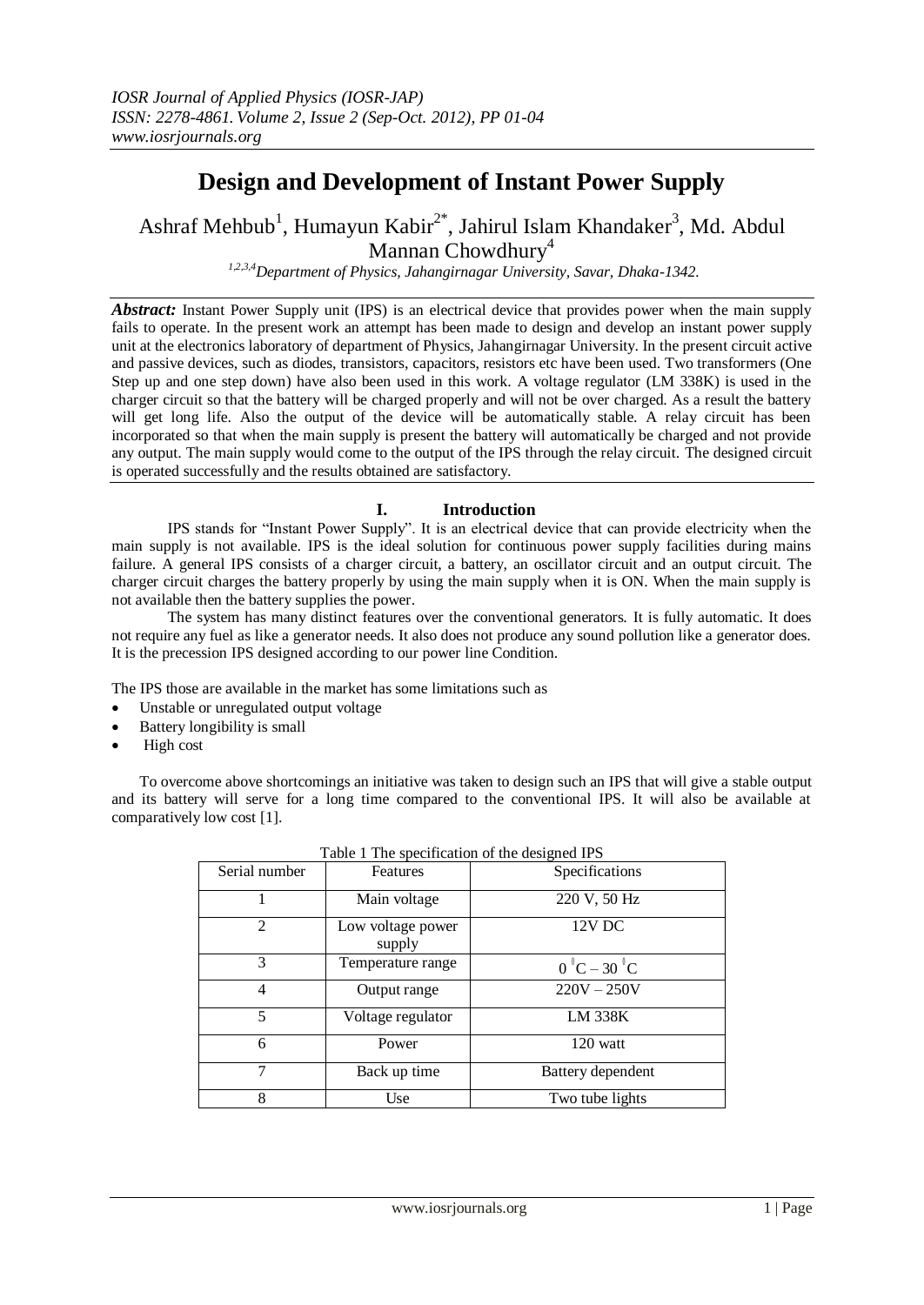## **II. Principle of Operation**

The simplified block diagram of designed IPS is shown in Fig. 1. The 220V AC supply is applied to the input (step down) transformer.15-20V AC from input transformer is then enters in to the rectifier bridge which converts this AC into DC. This 15-20V DC is used to charge a 12V DC battery through the charger circuit. 12V DC is supplied to the oscillator circuit that converts it into 12V AC. This 12V AC is then amplified and transmitted to the output (step up) transformer. 220V AC supply is achieved from the output transformer.



Fig-1 Block Diagram of IPS Circuit

## **III. Design and Circuit Description**

The complete circuit diagram of the designed IPS is shown in Fig. 2. The descriptions of each part are furnished below:



Eig.2.Complete.circuit.diagram.of.designed.IRS.circuit.

#### *3.1 220V AC Input Supply*

It is the main power supply from the supply line. The main supply of our country is 220V, 50 Hz.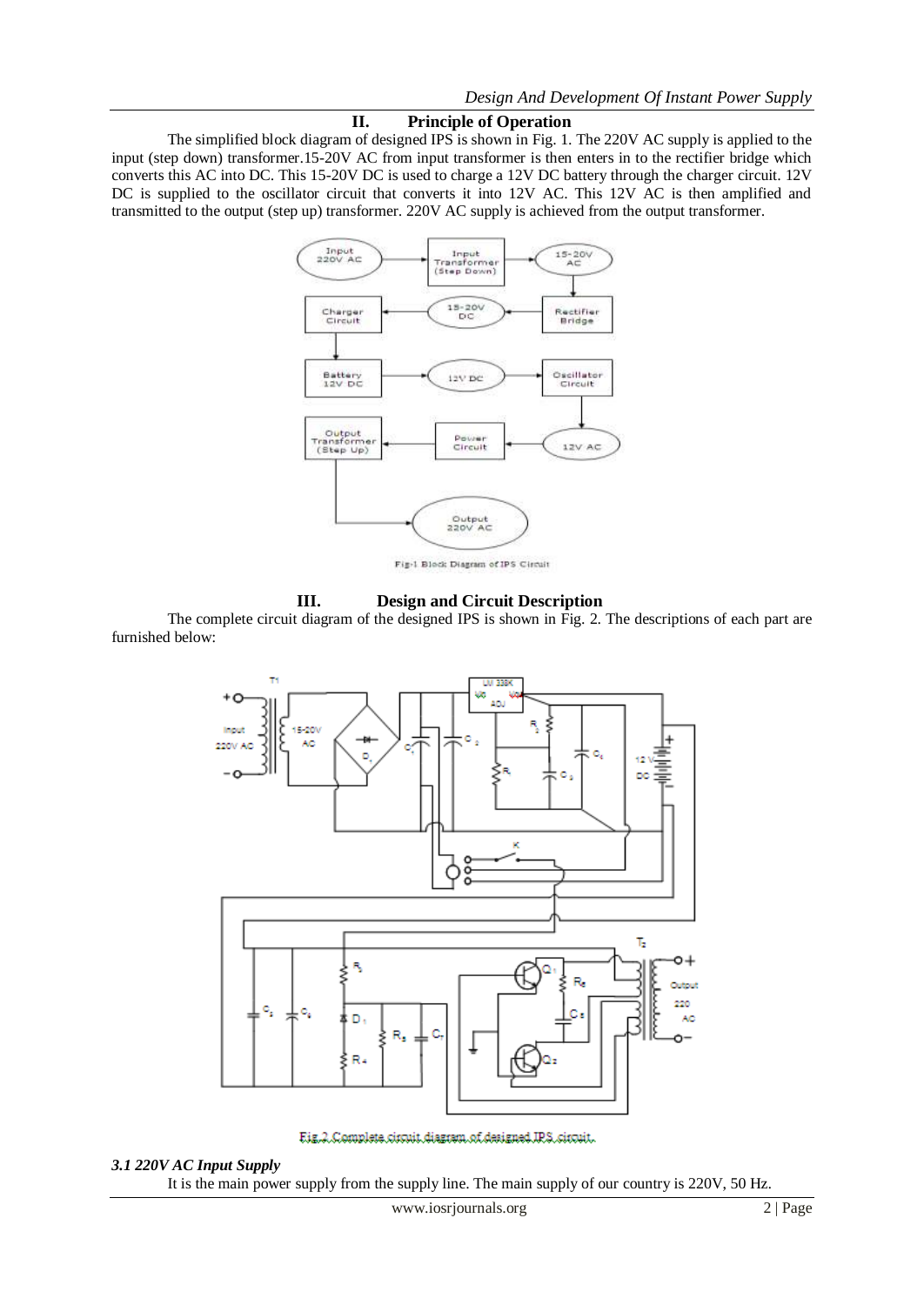# *3.2 The Input Transformer*

A transformer is an electronic device that transfer[s electrical energy](http://en.wikipedia.org/wiki/Electrical_energy) from on[e circuit](http://en.wikipedia.org/wiki/Electrical_network) to another through [inductively coupled](http://en.wikipedia.org/wiki/Inductive_coupling) conductors known as the transformer's coils. A transformer has a primary coil and a secondary coil. It transfers or induces AC electrical power from its primary winding to its secondary winding [2]. The transformer used in the designed circuit is a step down transformer. It input is 220V but the output is 15-20V.

## *3.3 The Charger Circuit*

The electronic circuit used to chare up a battery or electrical cell is called the charger circuit. Here we have used a charger circuit to charge a 12V DC battery. Charger circuit consists of a diode rectifier D1 filtering capacitors C1, C2, the adjustable voltage regulator LM 338K, resistors R1, R2, capacitors C3, C4 and a relay. 15V AC is rectified and turned into 15V pulsating DC by the rectifier D1. This pulsating DC is then converted into pure DC by the filtering capacitors C1 and C2. 15V pure DC is applied to the input of the adjustable voltage regulator LM 338K. Resistors R1 and R2 are used to bias the voltage regulator to a fixed output voltage. The regulator provides an output of about 13.5V. This 13.5V DC is used to charge up a 12V DC battery.

## *3.4 Battery*

An electrical battery is a combination of one or more [electrochemical cells](http://en.wikipedia.org/wiki/Electrochemical_cell) that convert stored chemical [energy](http://en.wikipedia.org/wiki/Energy) into electrical energy. Batteries have become a common power source for many household, educational and industrial applications. Batteries come in many sizes; from miniature cells used to power [hearing aids](http://en.wikipedia.org/wiki/Hearing_aid) and wristwatches to battery banks the size of rooms that provide standby power for [telephone exchanges](http://en.wikipedia.org/wiki/Telephone_exchange) and computer [data centers](http://en.wikipedia.org/wiki/Data_center) [3].

#### *3.5 Oscillator Circuit*

Generally, an [electronic circuit](http://en.wikipedia.org/wiki/Electronic_circuit) that produces a repetitive electronic signal is known as an electronic oscillator [4]. More precisely, an oscillator is a circuit that generates a repetitive wave form of fixed amplitude and frequency without any external input signal. Basically the function of an oscillator is to generate alternating current or voltage wave form [5]. Generally Oscillators are characterized by the [frequency](http://en.wikipedia.org/wiki/Frequency) of their output signal. An [audio oscillator](http://en.wikipedia.org/wiki/Audio_oscillator) produces frequencies in the [audio](http://en.wikipedia.org/wiki/Audio_frequency) range, about 16 Hz to 20 kHz. An RF oscillator produces signals in the [radio frequency](http://en.wikipedia.org/wiki/Radio_frequency) (RF) range of about 100 kHz to 100 GHz. A [low-frequency oscillator](http://en.wikipedia.org/wiki/Low_frequency_oscillation) (LFO) is an electronic oscillator that generates a frequency below ≈20 Hz. Oscillators that produce a high-power AC output from a DC supply are usually termed a[s inverters.](http://en.wikipedia.org/wiki/Inverter_%28electrical%29)

## *Basic Constituents of an Oscillator:*

An oscillator contains the following constituents-

- Basic amplifier
- Frequency selecting network
- Positive feedback or negative resistance effect
- Automatic amplitude limiting device [6].

#### *3.6 The Power Circuit*

A type of circuit that carries power to electrical loads is called the power circuit. In other words the part of an electronic circuit that controls the output of the circuit is known as the power circuit. [7]. A power circuit is generally a proper combination of incoming main power, few transistors and output transformer. It often carries high voltages to the load. In the designed circuit a power push-pull amplifier is used consists of transistors Q1 and Q2.

## *3.7 The Output Transformer*

It is a step up transformer. Its input is according to the output voltage of the battery and the output is 220V AC.

## **III. Results and Discussion**

The designed IPS circuit worked properly. Detail result is as follows:

Input Transformer:

 Primary Input: 220V, 50 Hz. Secondary Output: 15V, 50 Hz.

 The Charger Circuit: Input: 15V, 50 Hz.

Output: 13.5V DC. (Approximately)

The Battery: